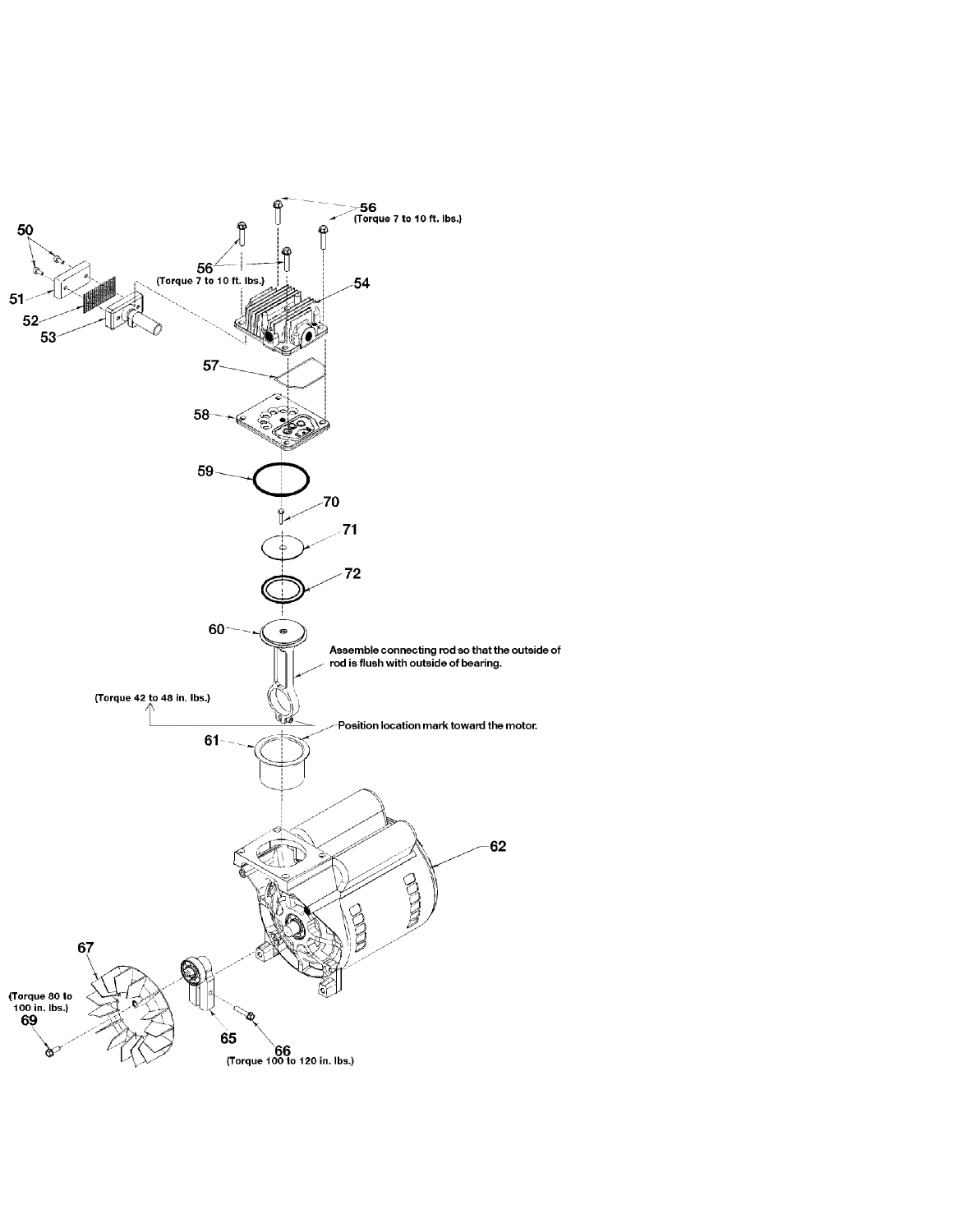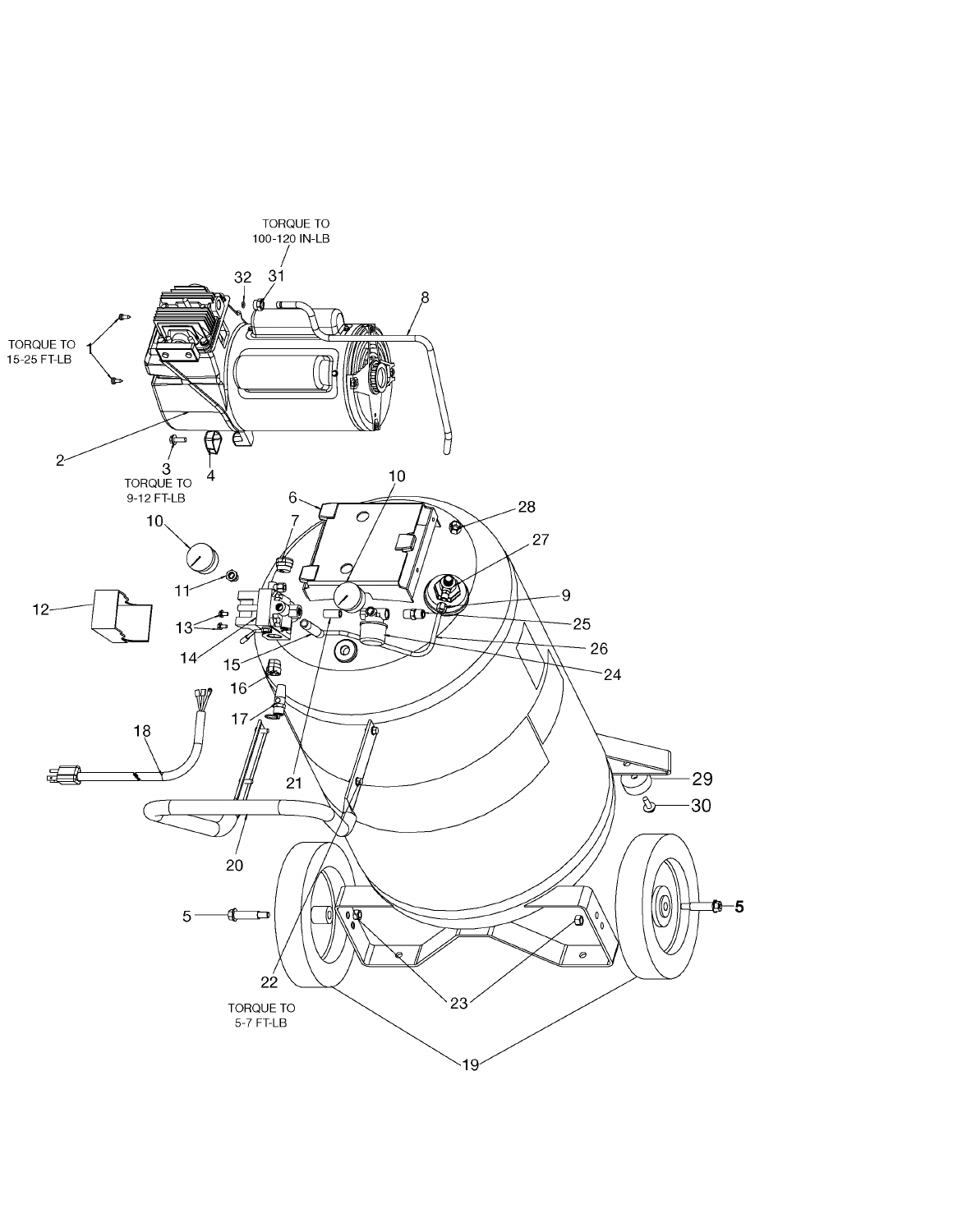## **Parts List for FB5020VP Type 0**

|                | Item Number Part Number | Description                   | <b>Qty Required</b> |
|----------------|-------------------------|-------------------------------|---------------------|
| $\mathbf{1}$   | $ACG-408$               | <b>ASSY FASTENER</b>          | $\overline{2}$      |
| $\overline{2}$ | AC-0376                 | <b>SHROUD MINI</b>            | $\mathbf{1}$        |
| $\mathfrak{Z}$ | 91895680                | SCREW .250-20X.750 H          | $\overline{2}$      |
| $\overline{4}$ | $ACG-18$                | <b>CUP SADDLE MOUNT</b>       | $\overline{2}$      |
| 5              | $CAC-60$                | BOLT .375-16X2.25 UN          | $\overline{2}$      |
| 6              | $ACG-19$                | <b>ISOLATOR 3 POINT MOU</b>   | $\overline{3}$      |
| $\overline{7}$ | 33821-00                | <b>BUSHING</b>                | $\mathbf{1}$        |
| $\overline{7}$ | 438010040063            | <b>HEYCO BUSHINGS</b>         | $\mathbf{1}$        |
| 8              | $AC-0605-1$             | TUBE OUTLET 3/8 OD A          | $\mathbf{1}$        |
| 9              | SSP-7811                | <b>ASSY NUT SLEEVE 1/4</b>    | $\mathbf{1}$        |
| 10             | Z-D23004                | GAUGE 1.5OD 200PSI.           | $\mathbf{1}$        |
| 11             | SSP-6021                | <b>BUSHING REDUCER 1/8-</b>   | $\mathbf{1}$        |
| 12             | $AC-0557$               | <b>COVER PRES SWITCH</b>      | $\mathbf{1}$        |
| 13             | SSF-1001-1              | SCREW #10-32X.375 HH          | $\overline{2}$      |
| 14             | 5140117-69              | PRESSURE SWITCH               | $\mathbf{1}$        |
| 15             | SSP-480                 | NIPPLE $1/4-18$ NPT X         | $\mathbf{1}$        |
| 16             | SSW-7385                | <b>BUSHING STRAIN RELIE</b>   | $\mathbf{1}$        |
| 17             |                         | TIA-4150 VALVE SAFETY 150 .25 | $\mathbf{1}$        |
| 18             |                         | SUDL-413-2 ASSY CORD POWER ST | $\mathbf{1}$        |
| 19             | D23138                  | WHEEL 9 BLACK SEMI-P          | $\overline{2}$      |
| 20             | AC-0609                 | <b>HANDLE P/L PAINTED</b>     | $\mathbf{I}$        |
| 21             | N044990                 | NIPPLE CLOSE 1/4-18           | 1                   |
| 22             | <b>SSF-981</b>          | SCREW .250-14X.500 H          | $\overline{4}$      |
| 23             | SSF-8080-ZN             | <b>NUT</b> .375-16 UNC-2B H   | $\overline{2}$      |
| 24             | CAC-4296-1              | REGULATOR 3PORT P2 L          | 1                   |
| 25             | D <sub>26889</sub>      | ADAPTER .25 NPT X .2          | 1                   |
| 26             | AC-0630                 | <b>TUBE PRESSURE RELIEF</b>   | 1                   |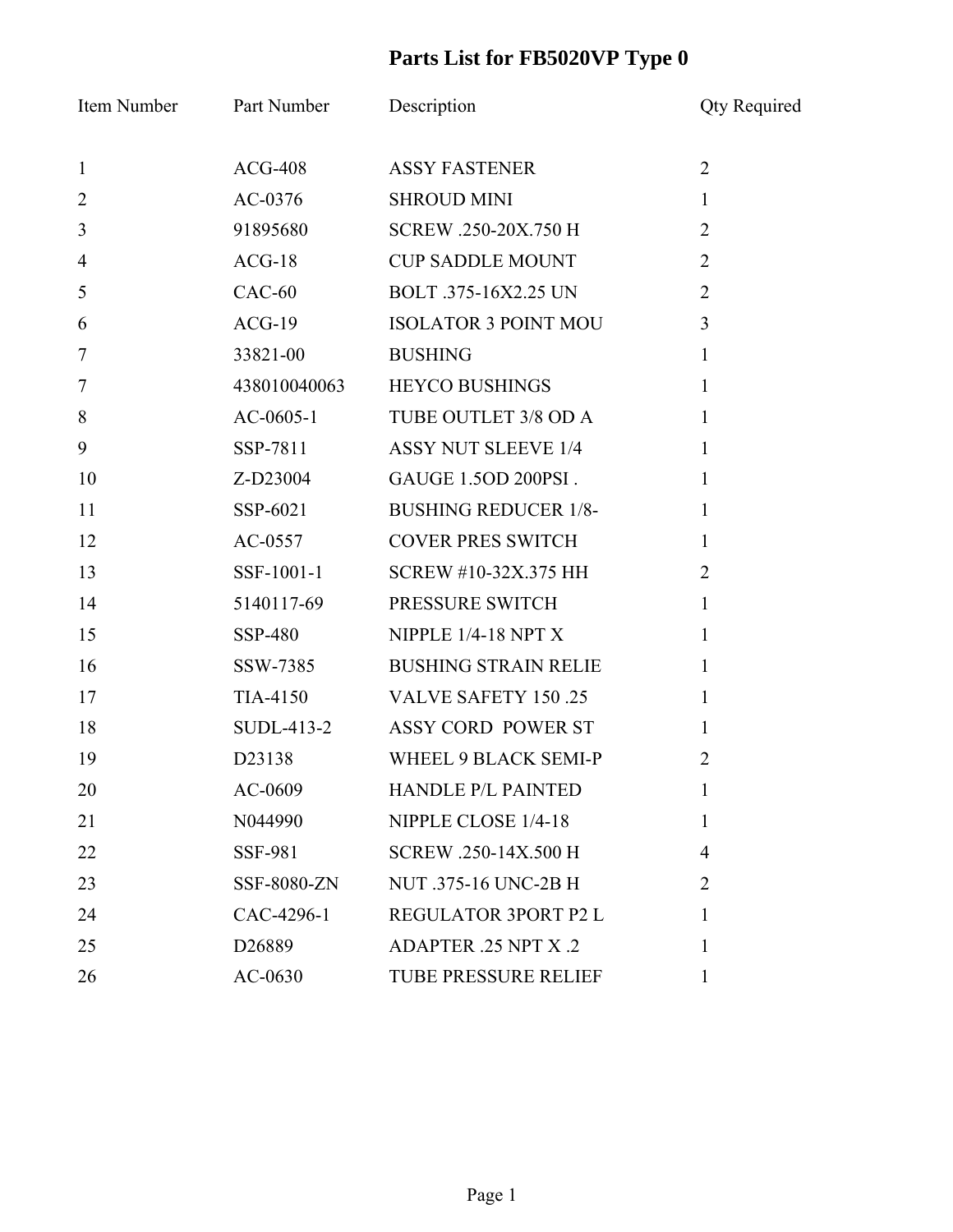## **Parts List for FB5020VP Type 0**

| Item Number | Part Number    | Description                 | <b>Qty Required</b> |
|-------------|----------------|-----------------------------|---------------------|
| 27          | A19712         | <b>VALVE CHECK 1/2NPT X</b> | $\mathbf{1}$        |
| 28          | SSP-7813       | <b>ASSY NUT SLEEVE 3/8</b>  | $\mathbf{1}$        |
| 29          | SST-107        | <b>BUMPER RECESSED RUBB</b> | $\overline{2}$      |
| 30          | <b>SSF-630</b> | SCREW .250-20X1.50 H        | $\overline{2}$      |
| 31          | SSP-7821-1     | <b>NUT .563-18 UNF HEX</b>  | $\mathbf{1}$        |
| 32          | SSG-3105       | ORING 306/296ID 073/        | $\mathbf{1}$        |
| 50          | KK-4981        | <b>KIT MUFFLER FILTER</b>   | $\mathbf{1}$        |
| 51          | DAC-143        | <b>FILTER INTAKE</b>        | $\mathbf{1}$        |
| 52          | KK-4981        | <b>KIT MUFFLER FILTER</b>   | $\mathbf{1}$        |
| 53          | KK-4981        | <b>KIT MUFFLER FILTER</b>   | $\mathbf{1}$        |
| 54          | $AC-0037$      | <b>HEAD 3/8 OUTLET FRON</b> | $\mathbf{1}$        |
| 56          | SSF-927        | SCREW .250-20X1.125         | $\overline{4}$      |
| 57          | $ACG-45$       | ORING P/L HEAD              | $\mathbf{1}$        |
| 58          | Z-AC-0032      | <b>ASSY VALVE PLATE</b>     | $\mathbf{1}$        |
| 59          | SSG-8156       | ORING 2.759/2.719ID         | $\mathbf{1}$        |
| 60          | KK-4835        | KIT CONNECTING ROD L        | $\mathbf{1}$        |
| 61          | KK-4835        | KIT CONNECTING ROD L        | $\mathbf{1}$        |
| 62          | 000000-00      | No Longer Available         | 1                   |
| 65          | $Z$ -AC-0140   | ASSY ECCENTRIC BEARI        | $\mathbf{1}$        |
| 66          | SSF-615        | SCREW .250-20X1.25 U        | 1                   |
| 67          | AC-0108        | <b>FAN 5.75 DIA</b>         | $\mathbf{I}$        |
| 69          | SSF-586        | SCREW .250-20X.750 U        | 1                   |
| 70          | SSF-3158-1     | SCREW #10-24X.750 TH        | 1                   |
| 71          | KK-4835        | KIT CONNECTING ROD L        | 1                   |
| 72          | KK-4835        | KIT CONNECTING ROD L        | 1                   |
| 856         | 69D109740      | <b>KIT UNLOADER VALVE R</b> | 1                   |
| 856         | 000000-00      | No Longer Available         | 1                   |